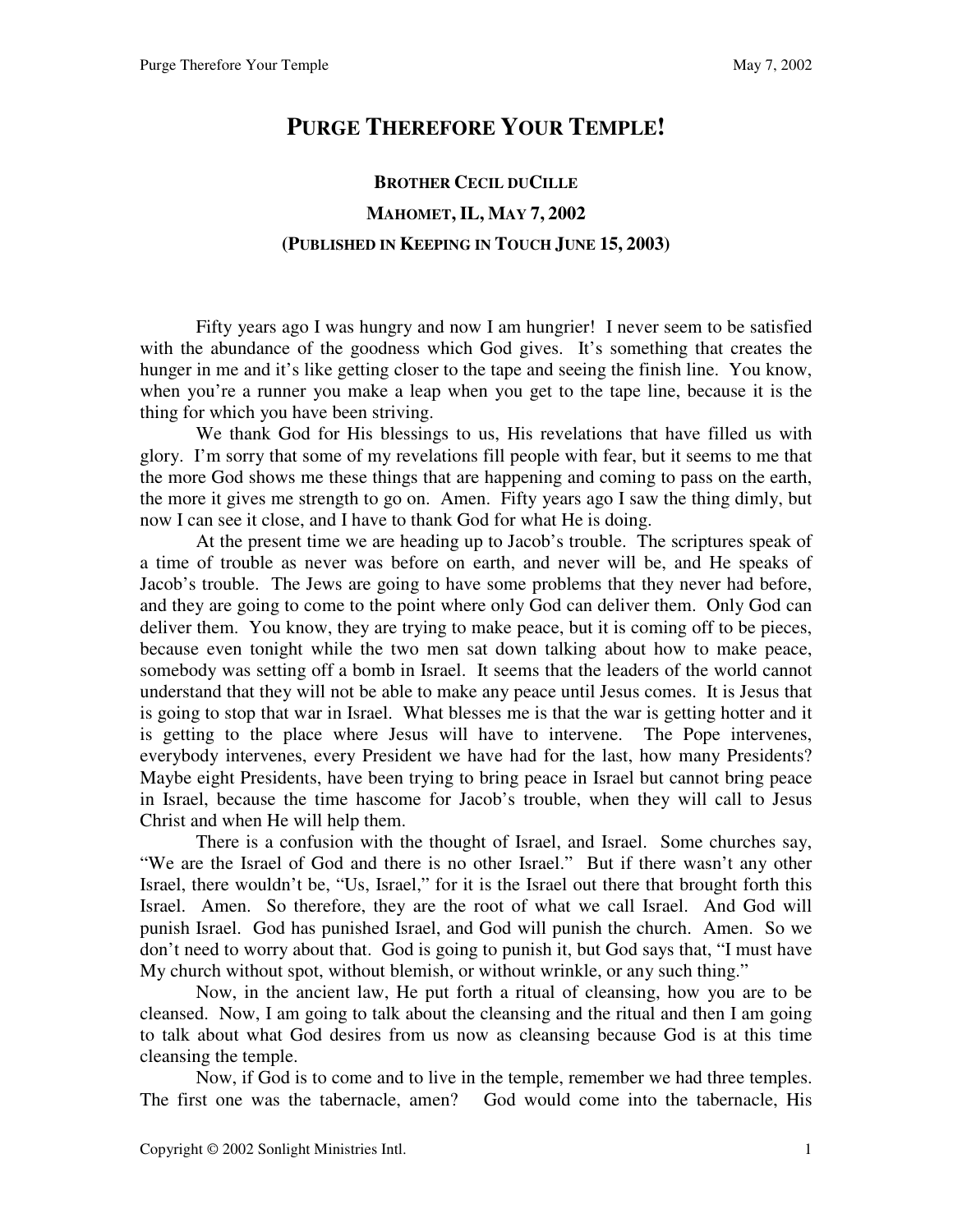presence would come and overshadow the whole tabernacle and there was a fire over and a cloud over the Holy of Holies and they knew that God was there. Only one man could go in there when God was in there and it was the High Priest or Moses. Now, what marked the temple was the fire. When God told Moses how to build the temple, he built it with every detail and when it was correct he said, "Now, God, I am finished." Then God sent the fire down, amen? So, then, we knew that that was God's temple. Then again now, Solomon built a temple. God directed David. David gathered all the materials. Solomon came, finished it up and built the temple. The day when the temple was finished, Solomon went to God and said, "God, I have finished the temple and I ask Your presence to come into this place and to bless Your people and to deliver them, and if they sin I want you to forgive it." What happened? Fire came down. Fire came down, and that fire lasted until Jesus Christ. Yes. Fire lasted until Jesus Christ. Some four hundred and ninety years, seventy weeks, it lasted until Jesus Christ. And when Jesus came, He made the sacrifice. His blood was sacrificed and He said, "Tarry ye in Jerusalem until ye be endued with power from on high, for I am about to build my third temple." (Luke 24:49) The third temple, therefore, was at Pentecost when thefire came down on their heads and that was the proof that God ordained that as His temple. So, we had three temples. Now, that fire has lasted from Jesus Christ and it must, fire must come right down to the Manchild. You understand? For Jesus must inhabit this temple, and we are the temple of the Living God, and He must inhabit us.

 Now, what happens before He can inhabit the temple? Before God came down in the temple of Solomon, what happened? Solomon made an offering of blood. It was cleansed, sanctified. Before God came down in this temple, Jesus offered the sacrifice. His blood cleansed it. Now, what do you think will happen now, when He must come down to fill His temple, because for 2000 years the temple has not been filled? We have a way of saying, "The person was filled with the Holy Ghost." It's a wrong statement. He was baptized in the Holy Ghost. When Peter was filled, he was filled temporarily for some specific purpose for an anointing and then afterwards you hear that Peter was filled again. (Acts 4:8)

 So, what God is saying to us is that we are in the time of the cleansing of the temple. Now, when Jesus went down just before His crucifixion, He saw people selling doves and making the temple into a market. Now, I'm talking about the natural temple. Jesus platted a cord, went down and whipped them out of the temple and that was a symbol to us that He is going to cleanse His temple just before that great infilling, that great coming. Before the Lord Jesus Christ comes here in this temple, He must fill it, He must cleanse it. You accept Jesus, you receive the Blood, you receive the Holy Ghost, but you still sin. You still have areas of darkness. God is going to rid us, don't you feel good about it? God is going to rid us of all the areas of darkness that are within us!

 I tried it, and I couldn't do it. I cannot rid me of the ancestral spirits, of the ancestral evil that I have inherited. I cannot rid me of it! I would like to get rid of it, I hate it! Yet, God has promised me that this is the covenant that I will have with the house of Israel. In those days, He said, I will plant my law in their hearts and in their inward parts, and I will be to them a God, and they will be to me a people. (Hebrews 8:10) No more transgression. We have a promise of God that He will cleanse the temple. Now, it is something we should rejoice over. Yes, it is something we should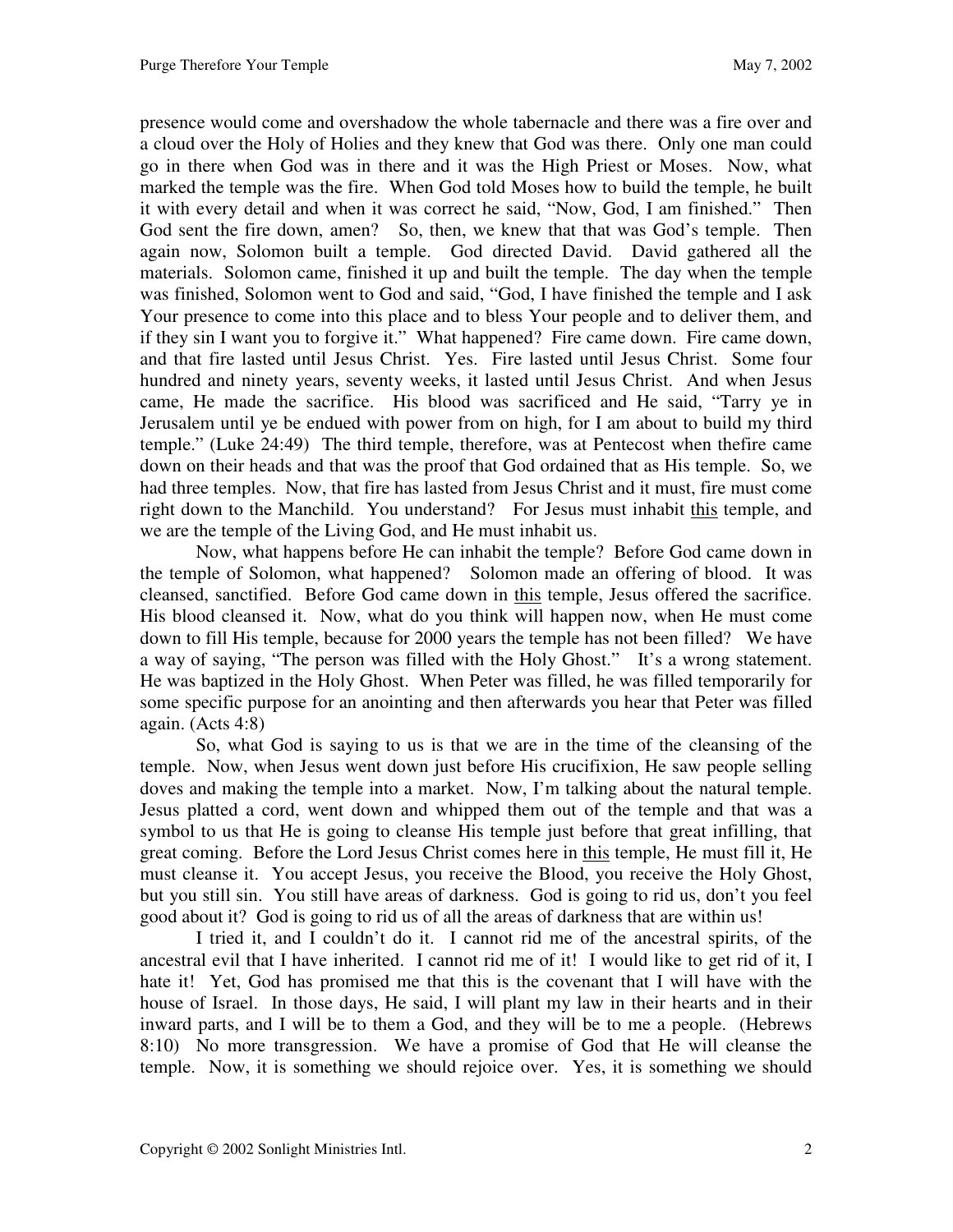rejoice over! When God shows you something that is wrong with you, you should rejoice over it! Thank You, Jesus.

 If you turn with me to Leviticus, chapter 14. God speaks here of the cleansing of the leper, and He speaks of the cleansing of the leper's house. We can't read all this here, but there are a few things that I want to show you in it. If you go around from chapter 13, *And the Lord spake unto Moses and Aaron, saying, When a man shall have in the skin of his flesh a rising, a scab, or bright spot, and it be in the skin of his flesh like the plague of leprosy; then he shall be brought unto Aaron the priest, or unto one of his sons.* God says that leprosy means sin. Leprosy means sin. We were born in sin, and we were shapen in iniquity. But God had a cure for sin, and the cure for sin was that He would send Jesus Christ and Jesus Christ would be sinless, and Jesus Christ would be offered for a sacrifice for our sin so that He would take our place. When He took our place, then we were supposed to be made sinless. Amen. After God forgives you of your sins, you are sinless. Then how come you have sin again? Huh? He forgives you of your sin, you are sinless, but then, as we sit here tonight, we have sin! Sometimes we can't account for it. Well, God spoke that there are three sacrifices that are going to be made. The first sacrifice in the morning, the second sacrifice in the midday, and the third sacrifice in the evening. What are we talking about? Didn't Jesus Christ die one time, and He said it is forever? How come, then, this leprosy seems to be so stubborn that they had to have a sacrifice in the morning, and then they had to have another sacrifice for the man in the midday, and they had to have another sacrifice in the evening to cleanse him? I'll tell you what happens. In the morning, Jesus came and He offered Himself a perfect sacrifice that would deliver us from ALL sin. But then, in the midday of time, the church rises up and the church begins to get sinful. The church begins to accept the sacrifice of Jesus Christ, yet they have demons in them, and working with them. What am I saying? The church has demons? Well, if you're a Baptist you can't believe me, because a Baptist doesn't believe that you can have a demon. I always tell the brethren, "Listen. A demon cannot have you because you are the possession of God, bought and purchased by His blood. But you can have as many demons as you want." Let's look at that. A demon cannot have you because you are the purchased possession of God, but you can have as many demons as you want. Some people don't believe it, but I am telling you that I have been beaten up by more demons in Christians than demons insinners. I don't know if you hear me. I have been beaten up by demons in Christians more than demons in sinners, and when I went to God it was a paradox. How could a Christian do such-and-such a thing? Was he not a Christian? Some of us would say, "No. He wasn't saved. He's not saved." And we are free. No, sir. He was saved. I knew him to be saved. I fellowshipped with him. I walked with him in the Lord. Amen. But then I discovered that something was in the man that the man did not get rid of, that the man refused to get rid of. If anybody tried to touch it he would…..you know, hit them away. He would not allow you to touch his demon. He covered his demon and he was not cleansed. God had to carry him through tribulation, sickness, terror, plead with his soul before He took him home.

 I knew a man, a brother in Philadelphia, he was sweetly saved. Used to meet for prayer meeting every morning. He was an executive in a company. He began to get prosperous. Business began to get good. He started a little social drinking. He started just a little social drinking. "Oh, the Bible is not against it. You know, the Bible didn't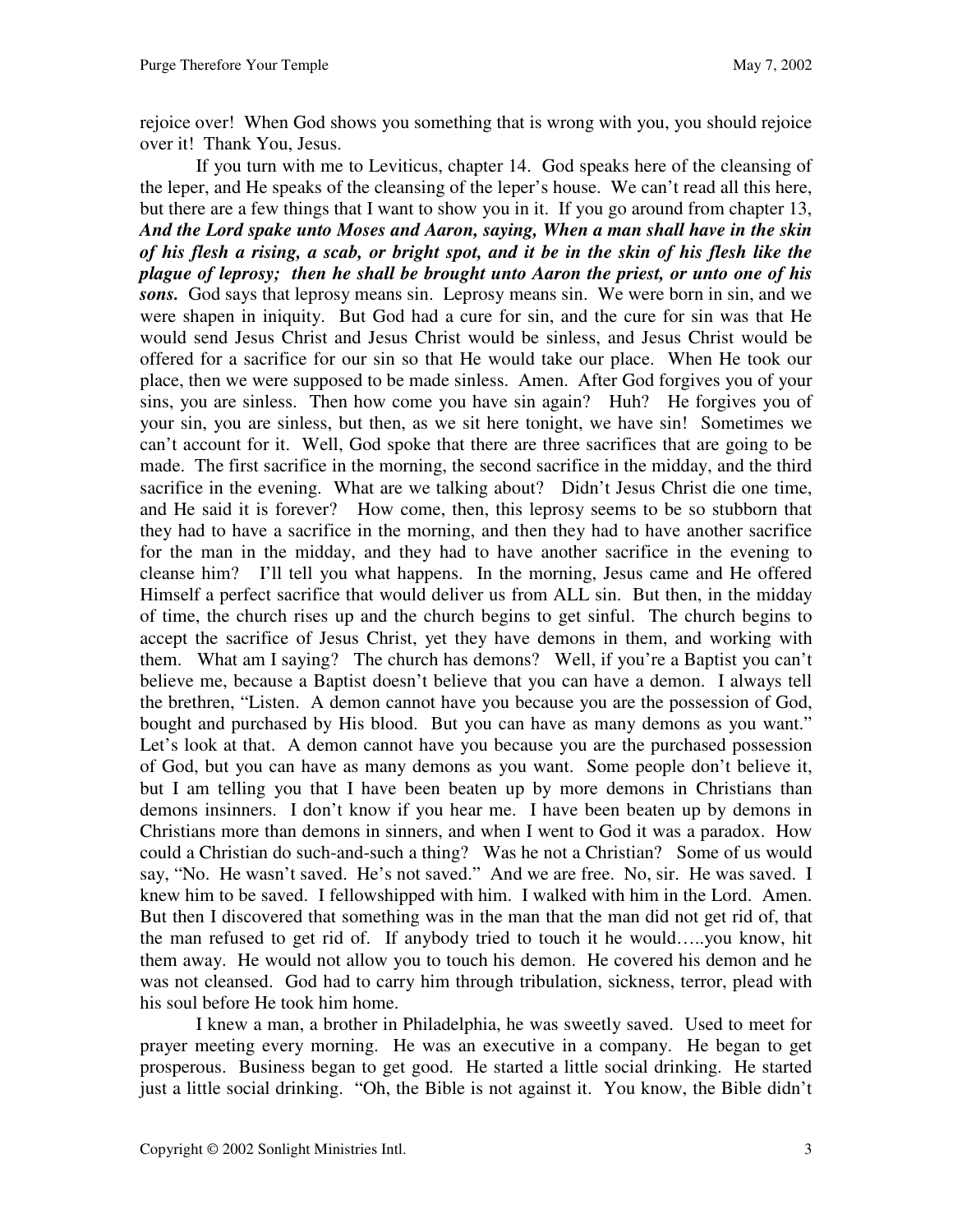say you mustn't drink." And so-and-so. He started socially drinking and he didn't realize what happened until the drink took him over. Let me tell you, brethren, if you start socially drinking, the devils are looking at you, and they bring the Bible to you. "Oh, Jesus Christ drank. Jesus Christ drank wine with the sinners." You know what I mean. They tell you things like that. The devils tell you that! Something happens in your physical body. There are demons of liquor that come into a person and the man has no more control over his drinking. I am saying that demons can come into a Christian and the Christian hides it! Hides it! You wouldn't find a bottle anywhere around his house. It's all hidden under his bed. Takes a sip now and then. He becomes a slave to that drink and that demon is comfortable because he is well hidden. Somebody smells something, "Brother, it smells like you've been drinking!" "Oh, no! No, no, no, no." You get another demon of lying and they come in one by one, and you minister. Oh, you get up and tell how wonderful Jesus is. Amen. He's wonderful, isn't He? And you do all manner of things to cover up! You'll cover up, and you'll keep on covering up, and the demon is very comfortable, for you have hidden him and he is hidden in a place of darkness within your soul and he takes in other demons. You know, a demon of lust will come in with a demonof liquor and they will come in one by one. That's why I advise Christians not to drink anything at all. Don't drink any alcoholic beverages, amen. Whether you think it was in the Bible that you can drink it or not, I say, "Don't drink it," and there are two reasons why you shouldn't. The first reason is that a demon will come in with the liquor. The second reason is that somebody else having seen you drink will drink. They will take your example and you will be responsible for sending somebody to hell. Yes. This brother, he began to drink and then he dropped out of the prayer meeting and he just, you know, made all kinds of excuses, still sent his tithes to the church, but made all kind of excuses and then he dropped out. Well, guess what? God was very good to him. God loved that man so much. He got cancer and he was dying. Two women in his family began to bombard heaven. "No, God. You can't take him, God. Save him, God! Deliver him, God!" God said, "Alright. I'll heal him." They are sure they heard the voice of God. They went to that hospital and laid hands on him and rebuked that cancer and the man was healed! The man was healed. He came back. He went back to work and for awhile he was clean and everything else, but the same thing happened again. Same thing happened again. After a couple years the cancer came back and again they went to God, and God said, "I'll heal him." Those women felt so good. They are bolder now because they did it before. They took his clothes to the hospital and they asked for his discharge and they laid hands on him and they rebuked the devil from him, and they were sure that he was going to be healed this time. He died. They could not understand God, but you know, God is love. God loves you so much that He'll kill you rather than let the devil have you. He'll take your life, take you out of this world rather than allow the devil to have you. He loves you. This is the kind of insurance policy that we have with God, that He loves us, and we love Him, and we will not let Him go and He will not let us go. Remember, a blood covenant is a covenant unto death, a blood covenant is covenant unto death. You made a blood covenant with Jesus Christ and if you believe it, you can say, "I am saved and I cannot be lost." Oh, yes. So, there is something to "Once saved, always saved." There is something to it. Don't throw it out without considering it. If you believe God, there is no power in hell, on earth, anywhere,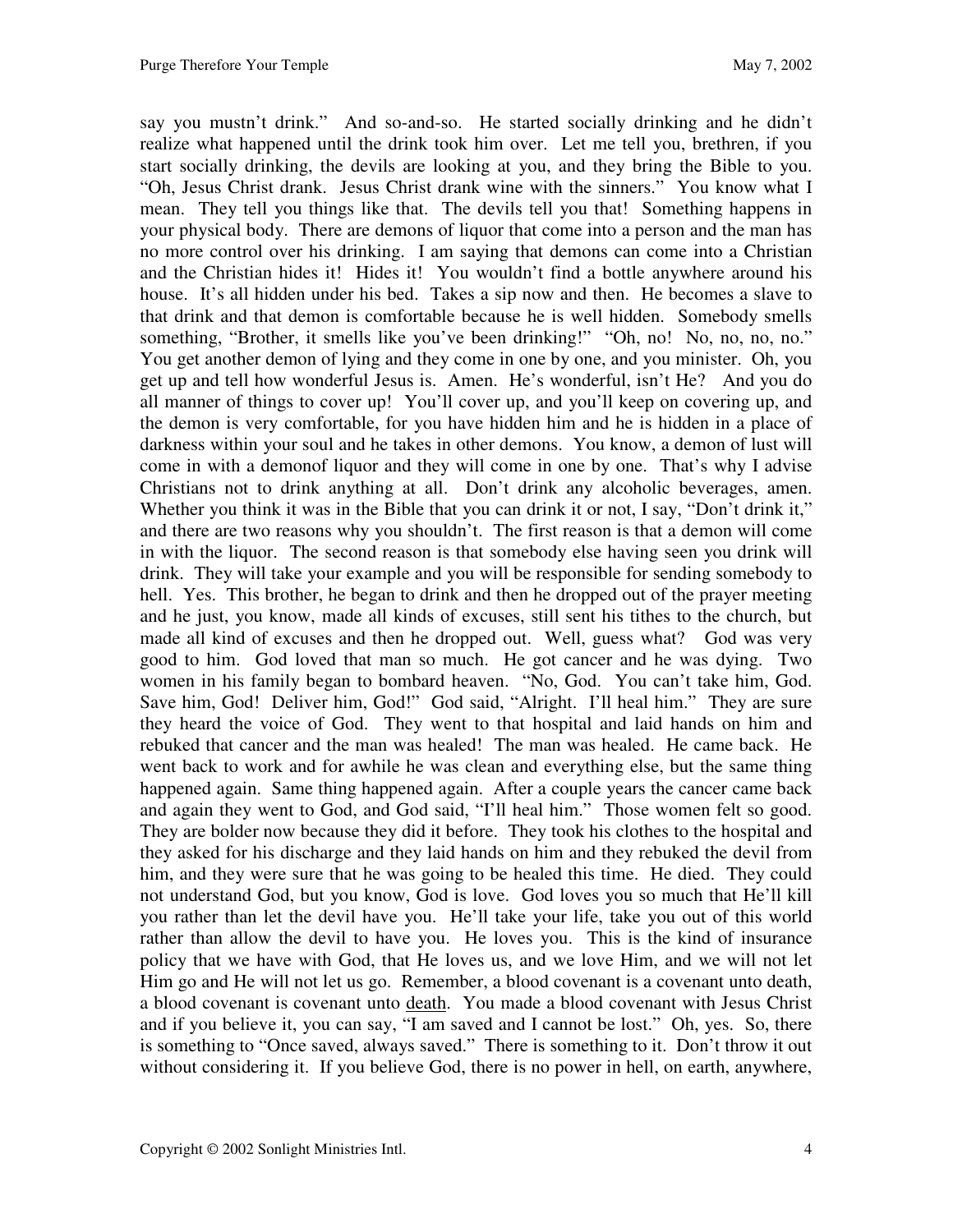that can remove you from the love of God which is in Christ Jesus! Cannot! You cannot be lost! If you believe God. And so, the man believed God; God took him home, amen.

 God is determined to cleanse the temple. Now, where we are today is that this temple, which we are, which the church is, is being cleansed. The temple is being cleansed and I do not know if you realize what is happening. All the problems that Christians are having now is that God is determined to finish the job, to cleanse the temple. Now, when Jesus took the cord, He whipped the money changers. He whipped the money changers out. He turned over the table with the money, and those money changers represent the demons that occupy the temple of the Living God! Remember now, the temple of the Living God, the third temple, the temple on which the Holy Ghost fire blazed at Pentecost, that temple you are! Not only you, but the church and every one who is born again is part of that temple of the Living God. God has ordained you as His eternal dwelling place. Do you think He's going to let go and walk off and let the devil have you? Think again. You belong to God and you can't help it any more. You made the covenant with God. Yes. You made the covenant of Baptism with God, and He baptized you in His Holy Spirit and He made a covenant of love with you. It's not, "Till death do us part," but it is to part never! To part never! And I will walk in them, and I will talk in them, and they shall be my people, and I shall be their God! (Hebrews 8:10) There's no power or force on earth or hell that can stop that from coming to pass. The Almighty God has made His covenant in blood! Amen! Hallelujah!

 So, the church begins to suffer and the church goes through all this terrible suffering. Betty (Peckmann) sent me some of those persecution letters of the church, and you see the church going through some horrible sufferings! Why? Why did God, Jesus Christ, suffer and die for us, and then we have to suffer again? Why? Listen brethren, if we don't suffer, the church will have no church. I asked God the question, "My God, is the church going through the tribulation?" "Yes, the church must go through the tribulation." The tribulation is the only hope that the church has of being clean. When the church is under tribulation, the church is a clean church. We stop being jealous of one another. We stop all the problems that we have now in spirituality. We don't have those problems because the fire is on our backs. Amen. Hallelujah. Tribulation is the reason why the church in China survived the Communists. The Communists decided they would wipe the church out, they crucified some people with their heads upside down. One man, they crucified him for seven days. He was there dying and they poked him, poked his body with different things. They took bamboo and pushed it up under his nails and they broke up his fingers. Yes. All that they did and the church is still alive! Hallelujah! The church in China is still alive and I believe they are more alive than we are because we have not suffered any persecution! We have had it too good! So, will we go tonight and pray and beg God and say, "Lord, please send some persecution for us, Lord?" Mmm? "Oh, God, I would be afraid of such..." Nevertheless, we're going to get it. The only way this church will rise to the height that Jesus Christ will be pleased with us, when we are without spot, without blemish, and without wrinkle is when we have gone through the fire! AMEN.

 So, the second lamb is the church. Amen. We are coming to the end of the time when the church will bleed. But, He said there is a third lamb. Amen? You wonder what the third lamb is? Brethren, where are we going? Just think of it. You are going to pray to God, and you are saying, "God, I want to be like Jesus." There's a longing in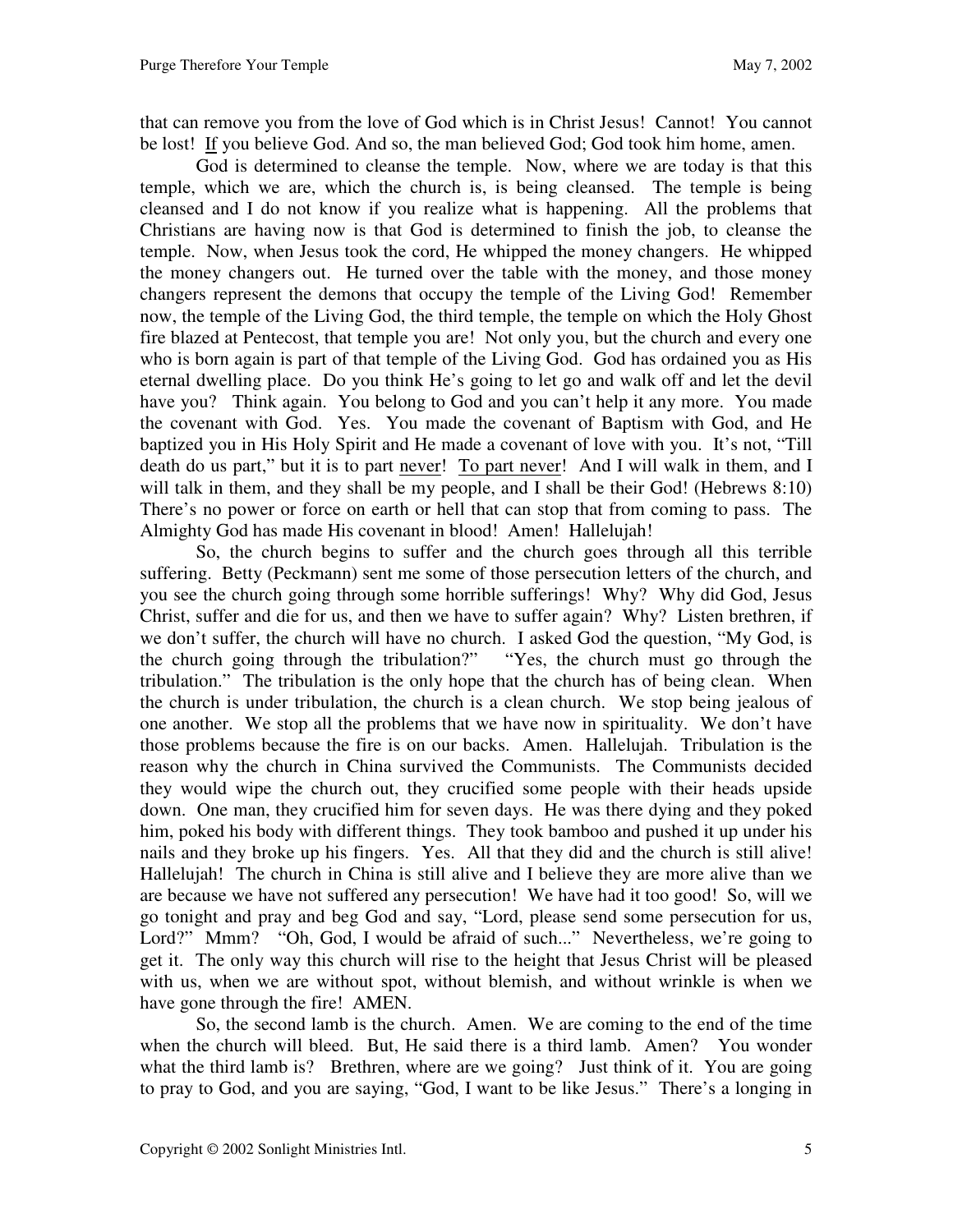your heart, "I want to be like Jesus!" Somebody's going around saying, "Why can't we do miracles? Why can't we have this and that and the other?" We want to be like Jesus! We are praying for that. You know what will happen? One day, you're going to be like Jesus, amen. You tell me now, if you are like Jesus walking down the streets of Mahomet, do you think the sinner would be satisfied to have you walking in the glory of God and having to hide from you? No, sir! Hell will rise up! That's what we call the battle of Armageddon. Hell will rise up the moment you begin to rise in Christ, you begin to be hated by everything that is in the devil.

 The devil wrote a book named the Koran. He writes many books, right? But the book called the Koran, he wrote that to rival the Bible and I was surprised to see in Newsweek that they put a comparison between the Bible and the Koran. It's like cheese to chalk. It's like cheese to chalk, but you know what they said? The chalk is better than the cheese. Yes! They said, "Look at what the God of the Bible says, 'Kill all the Amalekites!'" Huh? "Look what the God of the Bible says, 'He brought down fire from heaven and He burnt up Sodom and Gomorrah. These beautiful homosexuals were burnt up.'" I'm telling you, I might be a little more vivid than what the article did say, but that's what it said! It said that when you compared the God of the Bible and the God of the Koran, the God of the Bible is even worse than the God of the Koran. You know what I know about the God of the Bible? He creates and He destroys! Amen. He's like the potter and the clay and if the pot doesn't suit Him, He crushes it, and He makes another one. Amen.

 Now, what is happening is that the world is leaning towards accepting Islam over Christ. Somewhere down the road there is going to be a clash between Christ and everything else that is not of Christ and that is what we call the battle of Armageddon. It will be a spiritual battle, but it will also be a natural battle. Everything that is spiritual manifests itself naturally in the world.

 But, then this third lamb was offered in the evening. Yes sir! They were offered in the evening. God said, in Revelation 11, that they slew the two witnesses and they would not bury them because they wanted their bodies as a show, to show on television, and to show everywhere how, "We have overcome these cultists who call themselves Christians and at last we have overcome them!" Then God said that after three-and-ahalf days they rose up and stood upon their feet and the whole city fell. Amen. I don't know if you understand what kind of victory we are talking about. The only proof of life that you have is death. Let's look at that again. If I said, "My coat is uncrushable," how do you prove it? Crush it! That's it! Jesus said, "I am the Son of God. I have eternal life dwelling in me. You kill me and I will rise up again in three days." What's the proof of that? Kill him! Kill him! That was the only proof. Mohammed couldn't say it. He had a one way ticket! Jesus had a return ticket and He is coming again. The glory about the coming of Jesus Christ is that I feel Him in every fiber of my body, coming again! Yes. The closer He comes, the more He comes in me! Don't you understand it? We have the proof, they have nothing. Amen. A man comes to me, he says, "Prove God to me. Prove to me that Jesus Christ is alive. Prove to me." I say, "That's simple, very simple. All you have to do is to kneel down right here. You kneel down right here and accept Jesus Christ as your Savior, and ask Him to come into your life." Proof! Outside of that, you have no proof! Yeah! When I was finished with him, he walked off, but he's coming back again. He's my neighbor and he comes and provokes me all the while. Get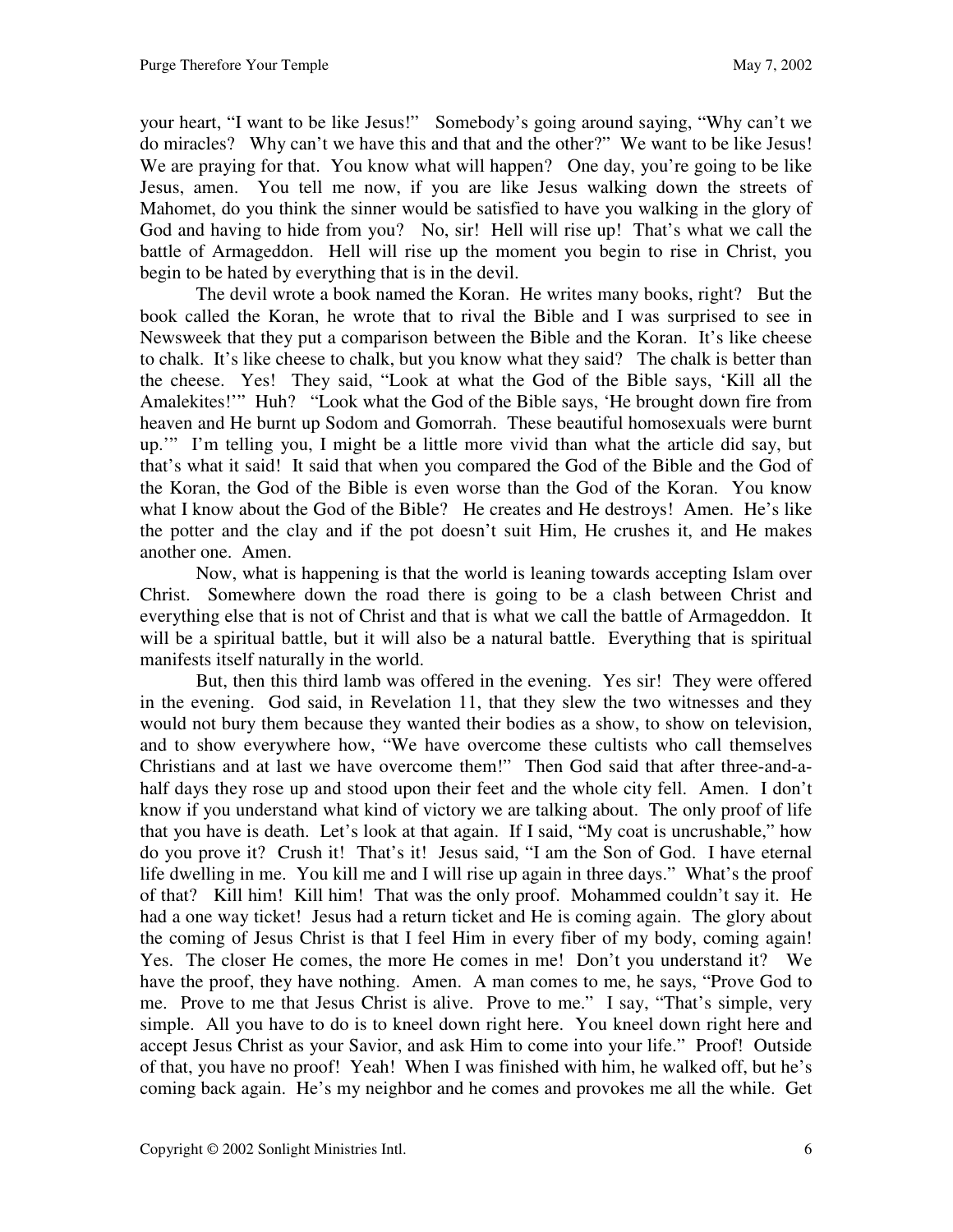him down on his knees, that's the only way he will prove Jesus, for you can't prove Jesus by studying books. You have to prove Jesus by submitting to Him. "If, then, this is not God, if, then, I am lying to you, you kneel down on your knees and genuinely call to the living God and ask Him to save you by His Blood and see what happens to you." Amen!

 When the fullness of the Life of God comes into me, I will go around begging people to kill me. Oh, yes! Jesus said, "No man took my life from me." He said that they are not guilty! The Jews did not kill Jesus, they are not guilty of killing Jesus, for Jesus Christ said, "I am, my Father is more guilty than they are, because I gave my life up, and I wanted them to kill me!" The only proof that I will have of immortality that I am going to scatter among the people is for you to kill me. So they did, and He rose again. Amen. Someone says, "How do we prove, there is no historical proof, apart from what the Bible says." I say, it's simple! You just submit to Jesus Christ, and you will find out that He really rose again. He's alive, amen! When Jesus walked into my room as a young man, I was shocked. I said, "I didn't really know that you were real!" Amen. The first thing happened to me, I didn't know God was real, I didn't know Jesus was real, that He was alive and real. He came into my room as a man. Somebody is now trying to convince me that I didn't see Jesus. You know? Fool. Yes. Couldn't convince me. I saw Jesus, I lived with Him for seven months. I talked to Him every day as a person. I got to know Him as a friend. Then, knowing Him, I got quickened. How are you going to tell me that I don't know Jesus?

 So, here it is, the third lamb. But, let me tell you something about the third lamb. The third lamb will be Jesus Christ the head, and we the Body. So it is a God-man. Christ in you, not just the hope of glory, but the glory! I don't know if you understand. You hope for something, but when you get it, you don't hope anymore. You got it! So, it's just Christ in me the hope of glory because I am now kind of wishy-washy. But the time will come, when Christ is in me, the glory! Amen. Why should I allow the world to fool around and disturb me? I mean, you get discouraged sometimes because you submit to the devil. Do you know the reason why you get discouraged is because of the devil? Amen. One time I was getting a little discouraged, you know, I'm there under the shadow. God came to me one time and said, "The shadow is around your head. All the darkness is around your head. Outside there it is sunlight. The sun is still shining. The day when you dance and be happy with God, it's still there, not a change. It's your head that is covered. Take off the veil and throw it away, and you will see the sunlight." Amen. Yes. The ostrich runs, but when he is tired he gets a brain wave. If I push my head down into the sand, they won't see me. So, he pushes his head down, and his big bottom is hanging outside there. Praise be to God. Somebody said, you know the little song says, "Standing on the promises of Christ my Savior." I say to him, "Oh, brother, instead of standing on the promises, you are sitting on the promises. Get up! Stop sitting on the promises and do something!" Amen.

 God calls you to be alive, to be a part of the Body. Even the hairs on my head have some use. You notice I wear a hat? That's because I have lost the hair on the top of my head, I have to put on a hat! The hairs of my head have a certain purpose. You are part of the Body of Christ and you have a purpose. No matter how you feel, no matter what you do that is wrong, go around and try to tell somebody about Jesus and see how good you feel. Oh, yes! Praise be to God.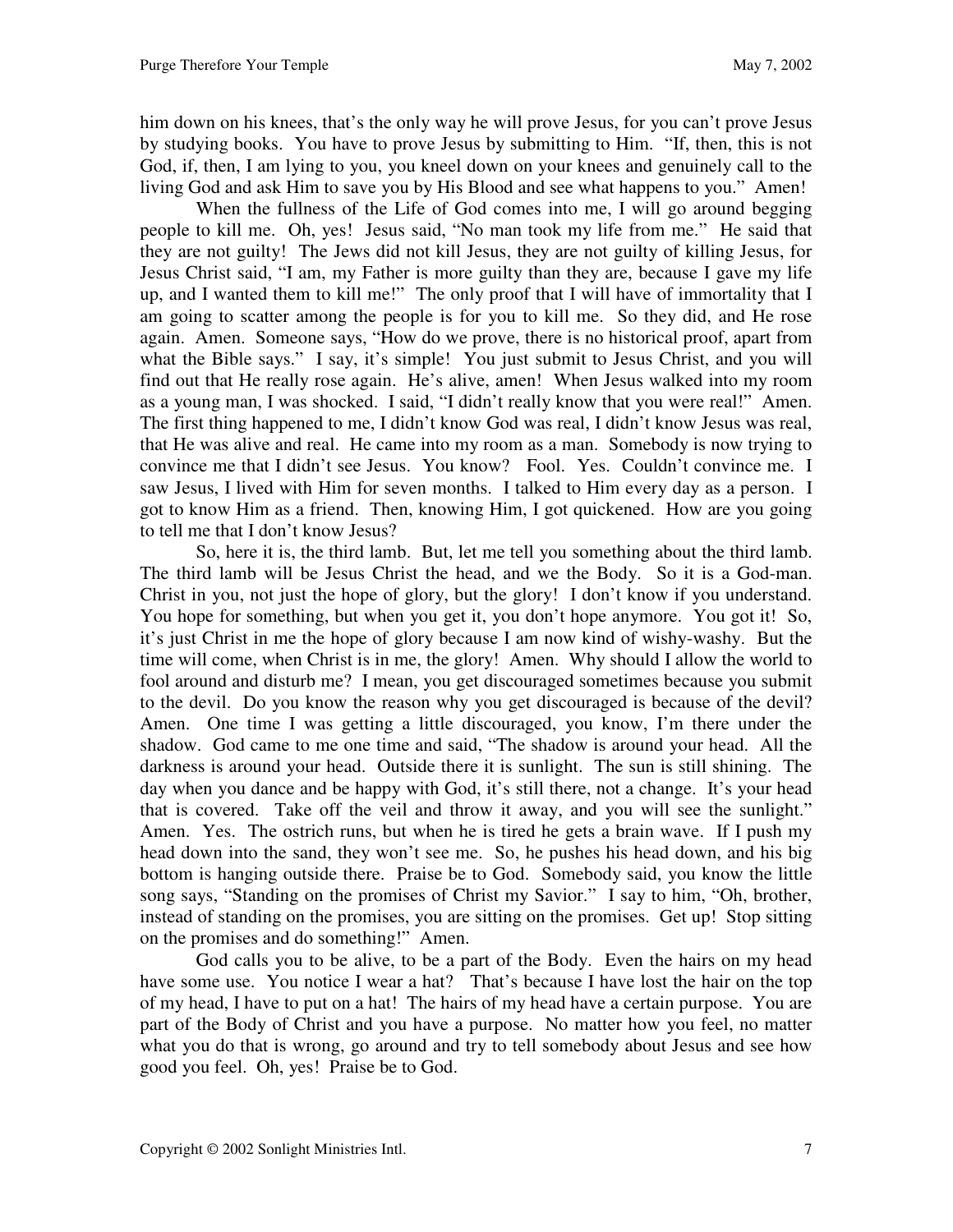So, the third lamb is God and man, walking and talking together. And I will walk in them, and I will talk in them, and they shall be my people, and I shall be their God. (Hebrews 8:10) This is what we long for. Hallelujah. This is what our souls cry out for. Amen!

Let me touch one little thought here before I close. Why is it that when I would do good, evil is present with me? (Romans 7:21) He said, "I see a law working against the law of life. The law of life in Christ Jesus, makes me free from the law of sin and death." (Romans 8:2) So the two laws are battling. The law of life, and the law of sin and death. Oh, wretched man that I am. Who shall deliver me? (Romans 7:24) And he said, "Jesus Christ will deliver me." Yes. "My father was like that. My grandfather was like that. I find myself like that and I can't help myself from being like that. How will I be delivered from the demons of my family?" Yes. Demons are living beings! They are living beings that work havoc in our lives. You know, it will be so glorious, as God promises us, that the time will come when He will chain the devil and cast him into the abyss for a thousand years and He is going to do it in this seventh millennium in which we are. So it's about time that God is going to cast out the devil, but He is allowing him to have his last fling. Okay, can you imagine when there is no devil around, how you will feel? Oh man! You couldn't keep those people down in the seats! We wouldn't need to have any seats, we would have a dance floor! People would just come and they would just be dancing all over the place because there was no devil! Amen. No devil to tempt me, no devil to disturb me! I want to think about God, I think about God! No ancestral spirits to cause me to be this or that or the other. But, thank you, Jesus, it's close to come. God said He would send Michael the Archangel to help us cast the devil out of the kingdom of God! What do you think He's talking about? This is the kingdom of God! The kingdom of God is within you. But there's a little devil there, a little ancestral spirit, a dirty demon that needs to be kicked out that causes me to think wrong when I want to think right. It causes me to go against the brother, go against the sister, go against somebody else, a jealous feeling. These are demonic thoughts bombarding us. We think about the song we sing, "Flow Through Me," and you know what happens? The good spirit that is in you flows through the brethren and through the people. If you see somebody discouraged, don't pass a discouraged person and just go about your business. You talk to the discouraged person and while you talk to them, there'll be a flow. The Spirit of God will flow through them no matter who they are. Once they listen to you, you will be bringing peace and deliverance to them. Even as we sit here tonight, there is a flowing of the Spirit. The Spirit of God is flowing through and through each other, one another. Amen. We speak about Jesus, we sing about Jesus, we pray and the Spirit of God flows, and there is a flowing. But when this flow comes, it hits upon a blockage. What is the blockage? The blockage might be the spirit of your ancestors, a familiar spirit that you never let go.

 I wish I could talk to you about it without you getting afraid. Oh, Lord Jesus. One night I saw a certain brother on the television preaching and I said to Burt, "Watch that man. He has a spirit of lust." There was no reason, he was preaching, "Come to Jesus." And he was preaching and he began to cry. I said, "That is a spirit of lust." He couldn't understand what I was saying, but it was a discernment that I discerned, the spirit of lust on the brother. It didn't go long before the thing came out. The brother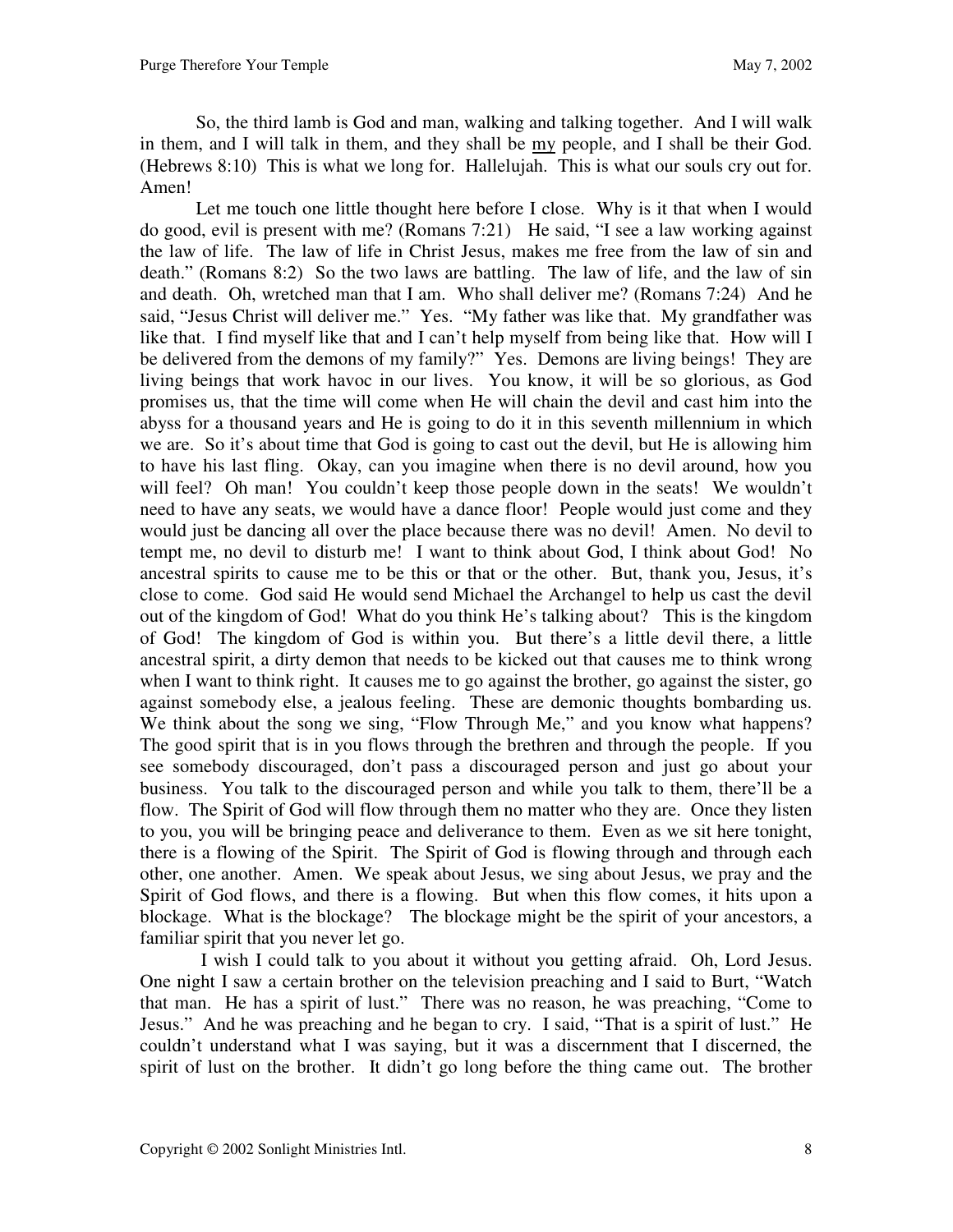should have gotten rid of that spirit of lust many years ago. God dealt with him and dealt with him, but every time he would push it under the rug, hide it under the rug.

 I remember, in days gone by, none of you here are old enough to know the time I was talking about, but I was with brother A. A. Allen. Any of you here ever heard of brother A. A. Allen? Amen. Powerful man of God. I mean, he did mighty works of God. I'm not talking about those people who bring off tricks and all that. This man, he brought off some really powerful things. Like, a mad man that they brought in a truck and he told them to lock him up in the truck with the mad man. This man was weird because it took ten men to put him in there and A. A. Allen went in there, and they knocked on the truck, they opened it, both of them came out, the man in his right mind, clothed and in his right mind. Allen had the gift of the Spirit. But guess what? He had a demon. He had a demon! And you could not talk to him about it. Oh, he would get mad with you! He went on until a woman, a sister. You see, when people come to church you should be so part of the Spirit and part of the Body of Christ that you should function. If the minister has a demon, you should be able to help him to get rid of it. Amen. We had a whole church that was being led by an occultist. The man studied the occult, he worked in the occult, and he came and started a church and he had so much power, "I can tell you about what's happened to you, and you, I discern so-and-so, and I discern…." And the people just said, "Wow. He's wonderful, he's of God because he can tell me what I did at home." I'll tell you what happened. A. A. Allen would not allow anybody to talk to him. But this woman, you know, we thank God for women. Thank God for women! Whereas men are afraid to do some things, women go there and do it! So she just simply went up to him and said, "Brother Allen, the Lord gave me a word for you." "WHAT? Who are you that the Lord should give you a word for me? I talk to God every day! If God wanted to tell me something, God will tell me. God won't give you a word for me!" Now, if someone comes and says God gave them a word for me, I tremble. I say, "My, God. I must have messed up somewhere." Amen. "What is it?" But he did not want to hear and drove her away and the woman walked down there and she turned around now, and she's going to give everybody the word. She said, "Whether you want to hear or whether or want to forbear or not hear, God says, "He is going to kill you unless you repent!" Now, you don't want a woman like that in your churches. It is a case to cast out of the temple. Anyhow, it didn't go a month, he was dead. He died of ceros is of the liver. His whole inside was parched dry, liquor. Amen. He died.

 Many of the mighty men, I've told you about liquor tonight, many of the mighty men died from liquor. Yes. There was brother, Tommy Hicks, mighty man! Mighty man of God! The man loved God with all his heart. Mighty man of God. This was no cheap Christian! Mighty works down in South America. God translated him to Russia. He preached to all the churches in Russia and found himself back in his bed. Amen. Died a drunkard. Spirits took him and I could tell you many, many more cases. Why am I telling you this? I don't really know, but the Spirit of God is making me tell you, and I believe that you should realize that if you resist the devil he will flee from you. If you find that you are doing something in your life that you can't stop doing, you lie or you cheat or you have a lust that is going on in your life, and you can't stop it, don't say, "I need to get married," because you would be just hiding it. Get to God and say, "Get this thing out of me! I don't care where it comes from, whether it comes from my Grandmother or my Grandfather, I don't care! Get it out!" If you find yourself with a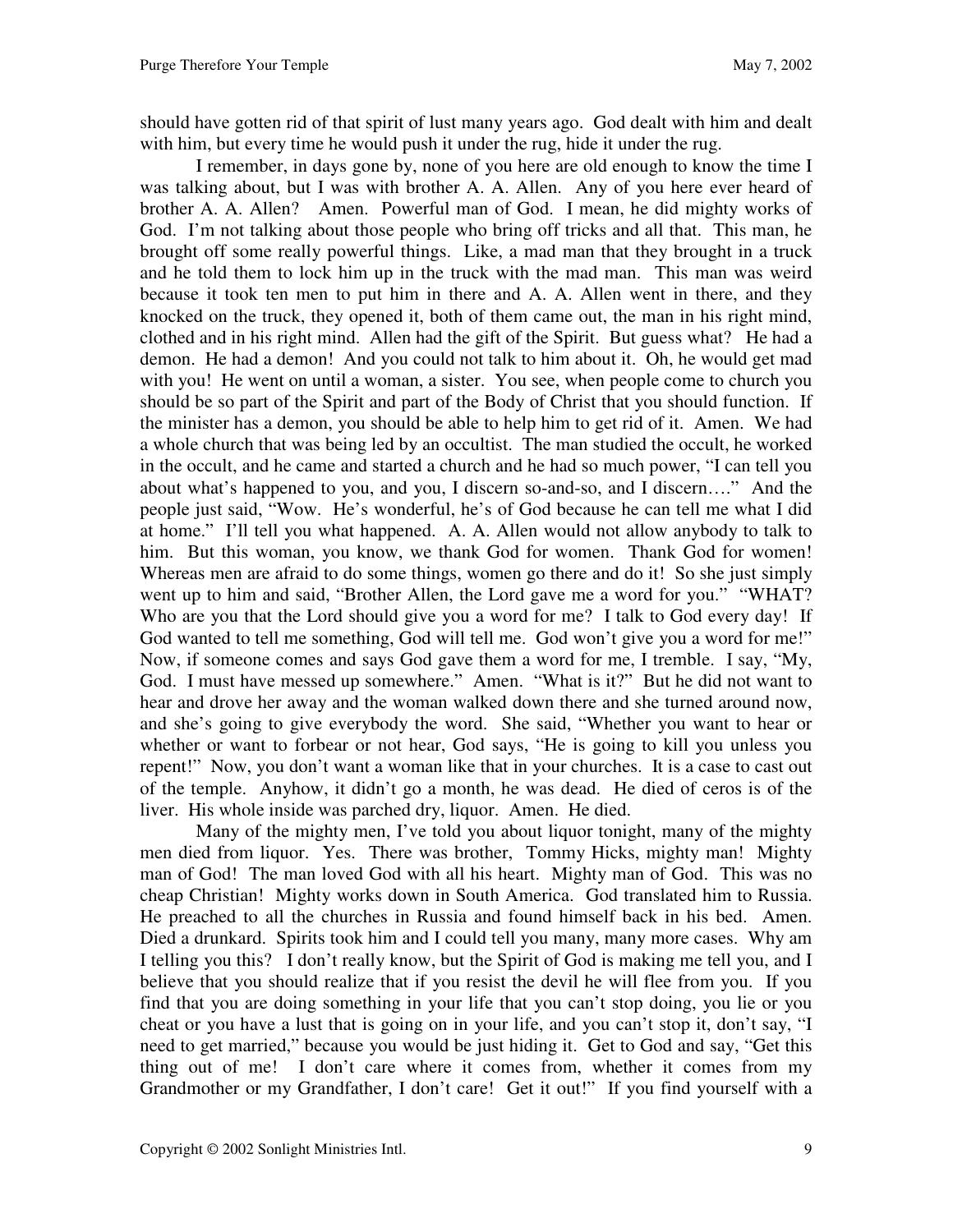spirit of anger, a spirit of anger, it's a SPIRIT! Have you ever looked at a person's face when he's angry? The person is smiling and they're beautiful. And they're angry, ….Why is he going on like that? A spirit is in him! And that spirit will motivate him to do wrong things. You have a spirit in your emotions that everything that comes to you, you apply it emotionally. A Word of God comes to you and instead of applying the Word of God, take your mind, and put it on the Word of God. God said, your mind will be stayed on God, he'll keep you in perfect peace. (Isaiah 26:3) Instead of that, you put it into your emotions, and you begin to feel some emotional feeling that you must do something. God help us.

 The temple is being cleansed! Look out for everything that is in you that is not of God! Don't try to cleanse the other person. Hallelujah. The temple must be clean before the King will come in. Jesus is on His way! Amen! Jesus is on His way. He wants to fill this temple! And unless you submit to Him, you won't be filled by Him. Praise be to God. Amen.

 The ancestral spirits, you say, "But Jesus Christ cleansed me. Didn't He cleanse me from the ancestral spirits, too? Huh?" Jesus Christ cleansed me. Do you know what happened after He cleansed you? The spirits came back to you and you accepted them. Oh, yes. You accepted the fact that your father was like this or your mother was like this, and before I close let me explain that part. I know somebody is hitched up right there, because if Jesus Christ cleansed you, you are supposed to be clean. I got saved, and I began to preach the word of God, and I thought that I was all right. I was so good, I was so sweet. I couldn't find anything in me. Anybody else been like that? I just couldn't find anything in me. I loved everybody. I wanted to preach the Gospel, that's all I wanted. God sent a devil to provoke me. I was sitting on a horse, and this man came up. One of the men from the farm and he said, "You know, get down off that horse. If you come down off that horse I will show you something here today." You know, he was ready to fight me and he was mad! As a sinner, a man like that would never dare to look at me much more talk about fighting. And here am I sitting on the horse. He challenged me, "You dare not put your foot down off that horse!" I began to tremble, and the same old time thing that I used to know, as anger, started to come over me. I said, "Boy, I better not come off this horse." I couldn't trust myself to come off the horse. I went to God, and said, "Oh, God, I thought I was all right." I said, "I'm not all right at all. I need help." I went on fasting and praying and I believe I was cleansed again now. But then, one day, I saw two men fighting. The one man was beating the other man, and he knocked him down on the ground, and he picked him up and he knocked him down again, and he picked him up. I ran and said, "You're going to kill the man!" and I thought the man would have backed off, but the man attacked me! I'm telling you, for that one moment I don't know what happened. I only know that I was running with the man over my shoulder. You know, in my youth, I was strong as an ox and I was running with this man on my shoulder. Running towards a wall and something in my little mind said, "Put him down on the wall and lecture him." The man must have weighed nearly 200 pounds. "Put him on the wall and lecture him." And instead of putting him on the wall, I slammed him down on the wall. The man was dazed and the wall scattered. When I saw that, "I didn't do it. I'm sure I didn't dot!" When I saw that, I ran! Ran back to my office, sat down at the desk. "My, God. I thought I was delivered!" You know what I mean? It says, some kind cometh not out but by prayer and fasting.